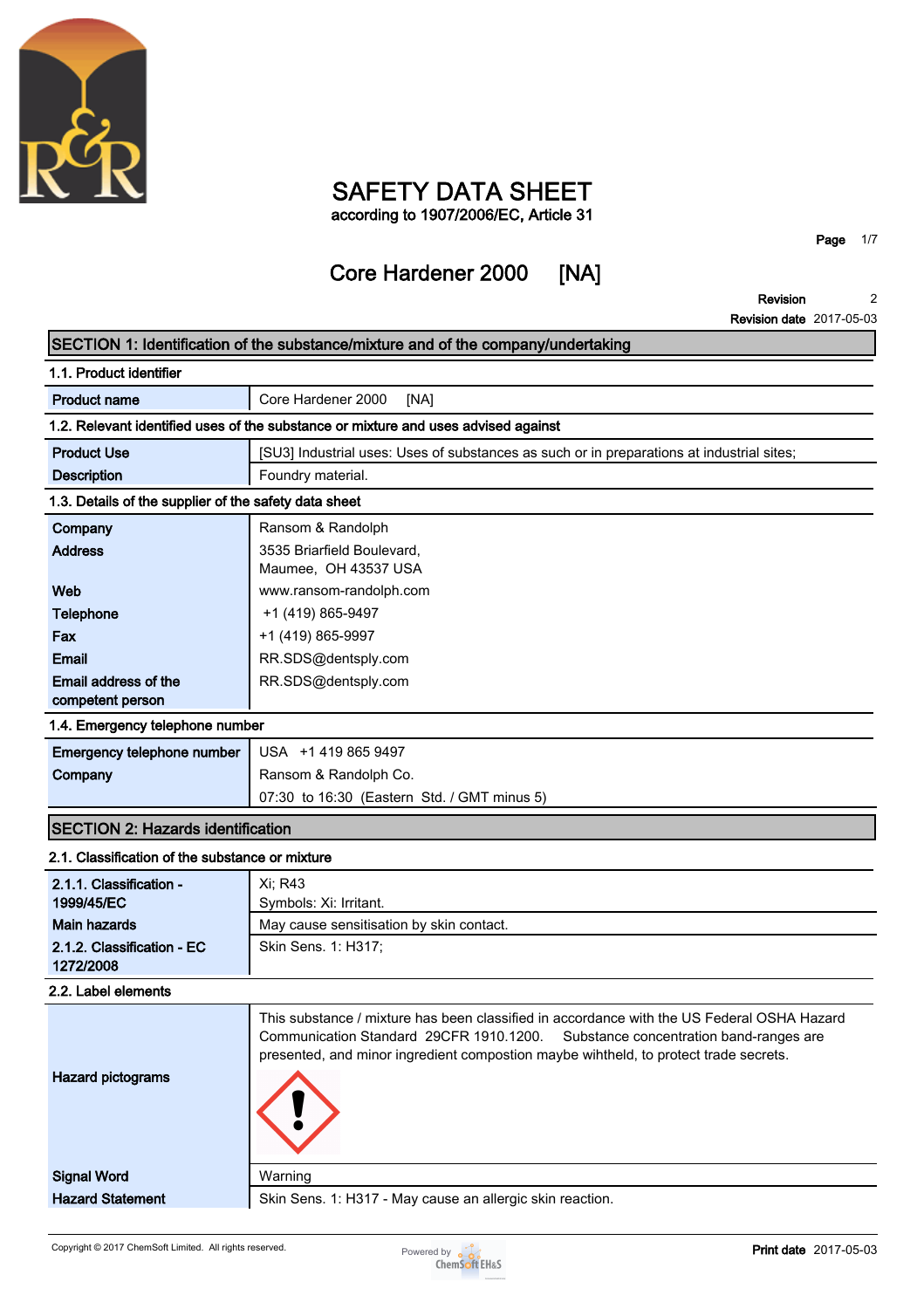**Revision Revision date 2017-05-03 2**

| 2.2. Label elements                                  |                                                                                                                                                                                                                                                                                                                                               |
|------------------------------------------------------|-----------------------------------------------------------------------------------------------------------------------------------------------------------------------------------------------------------------------------------------------------------------------------------------------------------------------------------------------|
| <b>Precautionary Statement:</b><br><b>Prevention</b> | P261 - Avoid breathing dust/fume/gas/mist/vapours/spray.<br>P272 - Contaminated work clothing should not be allowed out of the workplace.<br>P280 - Wear protective gloves/protective clothing/eye protection/face protection.                                                                                                                |
| <b>Precautionary Statement:</b><br>Response          | P302+P352 - IF ON SKIN: Wash with plenty of water/.<br>P321 - Specific treatment (see on this label).<br>P333+P313 - If skin irritation or rash occurs: Get medical advice/attention.                                                                                                                                                         |
| <b>Precautionary Statement:</b><br><b>Disposal</b>   | P501 - Dispose of contents/container to local and national regulations                                                                                                                                                                                                                                                                        |
| 2.3. Other hazards                                   |                                                                                                                                                                                                                                                                                                                                               |
| Other hazards                                        | Portions of the amorphous silica may be converted to crystalline silica (cristobalite) when subjected<br>to higher temperatures (1700° F / 927° C), such as when used in a mold for ferrous and other high<br>temperature alloy castings. The exposure to crystalline silica is highest at the mold knockout stage<br>of the casting process. |
|                                                      | Exposure to respirable crystalline silica may cause lung disease and cancer.                                                                                                                                                                                                                                                                  |
| <b>Further information</b>                           |                                                                                                                                                                                                                                                                                                                                               |

**Not applicable. PBT and vPvB assessment.**

#### **SECTION 3: Composition/information on ingredients**

#### **3.2. Mixtures**

#### **67/548/EEC / 1999/45/EC**

| <b>Chemical Name</b>                                                       | Index No.    | CAS No.   | EC No.    | <b>REACH Registration</b><br><b>Number</b> | Conc.<br>$(\%w/w)$ | Classification                | M-factor. |
|----------------------------------------------------------------------------|--------------|-----------|-----------|--------------------------------------------|--------------------|-------------------------------|-----------|
| $2,2^{\prime},2^{\prime\prime}$ -<br>Hexahydro-1,3,5-triazine-1,3,5-triyl) | 613-114-00-6 | 4719-04-4 | 225-208-0 | 01-0000000000-04                           |                    | 0 - 0.5% Xn; R22 R43          |           |
| <i>c</i> triethanol<br>Ethanolamine (2-Aminoethanol)                       | 603-030-00-8 | 141-43-5  | 205-483-3 | 01-0000000000-04                           |                    | 0 - 0.5% Xn; R20/21/22 C; R34 |           |

#### **EC 1272/2008**

| <b>Chemical Name</b>                  | Index No.    | CAS No.   | EC No.    | <b>REACH Registration</b><br><b>Number</b> | Conc.<br>$($ %w/w $)$ | Classification                    | M-factor. |
|---------------------------------------|--------------|-----------|-----------|--------------------------------------------|-----------------------|-----------------------------------|-----------|
| $2,2^{\prime},2^{\prime\prime}$ -     | 613-114-00-6 | 4719-04-4 | 225-208-0 | 01-0000000000-04                           |                       | 0 - 0.5% Acute Tox. 4: H302; Skin |           |
| (Hexahydro-1,3,5-triazine-1,3,5-triyl |              |           |           |                                            |                       | Sens. 1: H317:                    |           |
| )triethanol                           |              |           |           |                                            |                       |                                   |           |
| silica (amorphous)                    |              | 7631-86-9 | 231-545-4 |                                            | $20 - 30\%$           |                                   |           |
|                                       |              |           |           |                                            |                       |                                   |           |

#### **Further information**

**01-0000000000-04 exempt, under Biocide Products Regulation, BPR rule.**

## **SECTION 4: First aid measures**

#### **4.1. Description of first aid measures**

| Inhalation          | Move the exposed person to fresh air. Seek medical attention if irritation or symptoms persist.                             |  |  |  |  |
|---------------------|-----------------------------------------------------------------------------------------------------------------------------|--|--|--|--|
| Eye contact         | Rinse immediately with plenty of water for 15 minutes holding the eyelids open. Immediate medical<br>attention is required. |  |  |  |  |
| <b>Skin contact</b> | Remove all contaminated clothes and footwear immediately unless stuck to skin. Rinse<br>immediately with plenty of water.   |  |  |  |  |
| Ingestion           | Drink 1 to 2 glasses of water. If swallowed, rinse mouth with water (only if the person is conscious).                      |  |  |  |  |
|                     | 4.2. Most important symptoms and effects, both acute and delayed                                                            |  |  |  |  |
| Inhalation          | May cause irritation to respiratory system.                                                                                 |  |  |  |  |
| Eye contact         | May cause irritation to eyes.                                                                                               |  |  |  |  |
| Skin contact        | May cause sensitisation by skin contact.                                                                                    |  |  |  |  |
| Ingestion           | May cause irritation to mucous membranes.                                                                                   |  |  |  |  |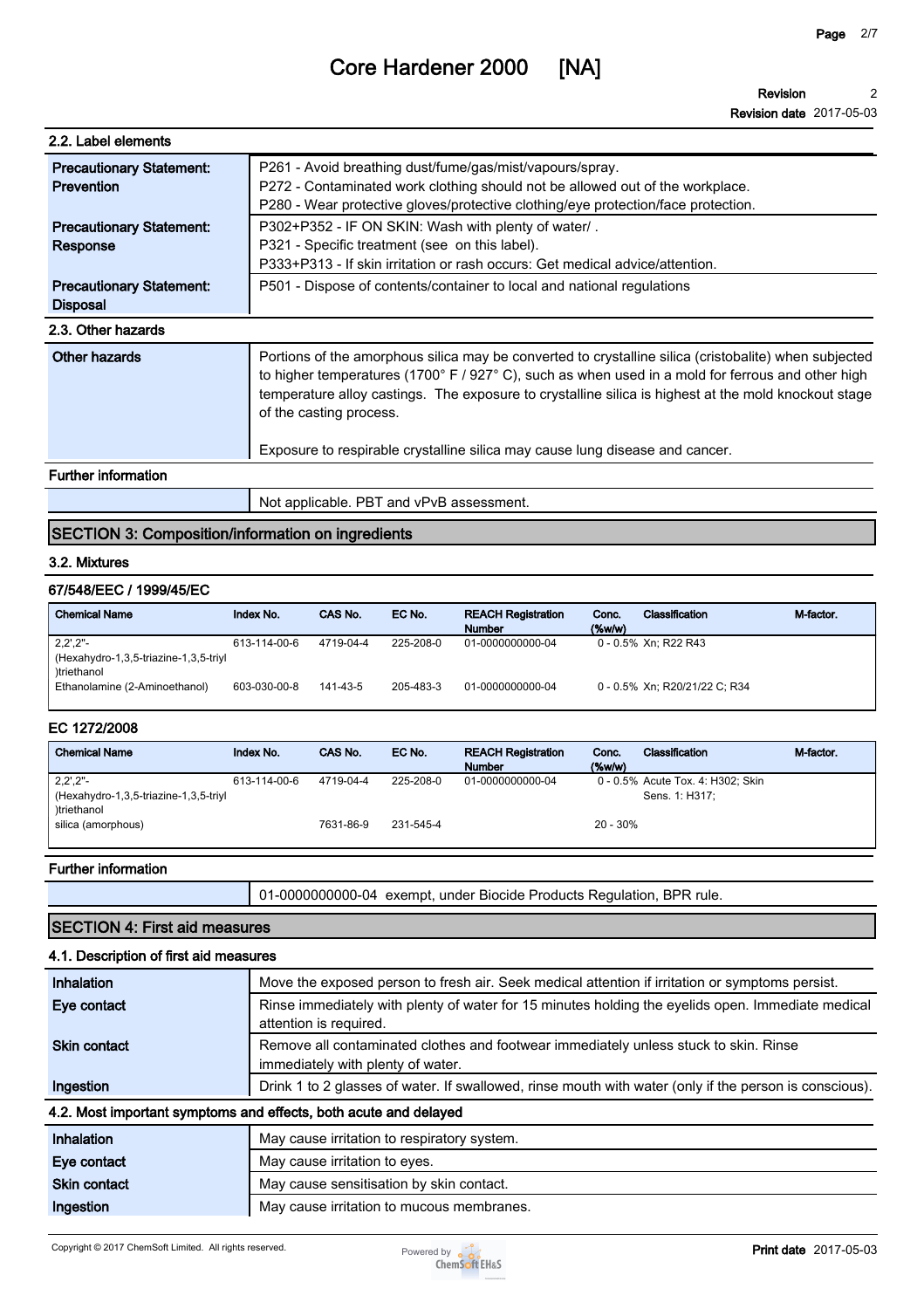**Revision 2**

|                                                                   | <b>Revision date 2017-05-03</b>                                                                                              |
|-------------------------------------------------------------------|------------------------------------------------------------------------------------------------------------------------------|
|                                                                   | 4.3. Indication of any immediate medical attention and special treatment needed                                              |
| Inhalation                                                        | Seek medical attention if irritation or symptoms persist.                                                                    |
| Eye contact                                                       | Seek medical attention if irritation or symptoms persist.                                                                    |
| <b>Skin contact</b>                                               | Seek medical attention if irritation or symptoms persist.                                                                    |
| Ingestion                                                         | Seek medical attention if irritation or symptoms persist.                                                                    |
| <b>SECTION 5: Firefighting measures</b>                           |                                                                                                                              |
| 5.1. Extinguishing media                                          |                                                                                                                              |
|                                                                   | Use extinguishing media appropriate to the surrounding fire conditions.                                                      |
| 5.2. Special hazards arising from the substance or mixture        |                                                                                                                              |
|                                                                   | Burning produces irritating, toxic and obnoxious fumes.                                                                      |
| 5.3. Advice for firefighters                                      |                                                                                                                              |
|                                                                   | Self-contained breathing apparatus. Wear suitable protective clothing.                                                       |
| <b>SECTION 6: Accidental release measures</b>                     |                                                                                                                              |
|                                                                   | 6.1. Personal precautions, protective equipment and emergency procedures                                                     |
|                                                                   | Wear suitable protective equipment.                                                                                          |
| 6.2. Environmental precautions                                    |                                                                                                                              |
|                                                                   | Do not allow product to enter drains.                                                                                        |
| 6.3. Methods and material for containment and cleaning up         |                                                                                                                              |
|                                                                   | Absorb with inert, absorbent material. Transfer to suitable, labelled container.                                             |
| 6.4. Reference to other sections                                  |                                                                                                                              |
|                                                                   | See section [2, 8 & 13] for further information.                                                                             |
| <b>SECTION 7: Handling and storage</b>                            |                                                                                                                              |
| 7.1. Precautions for safe handling                                |                                                                                                                              |
|                                                                   | Avoid contact with eyes and skin. Ensure adequate ventilation of the working area. Wash hands<br>after handling the product. |
| 7.2. Conditions for safe storage, including any incompatibilities |                                                                                                                              |
|                                                                   | Do NOT allow to freeze. Keep in a cool, dry, well ventilated area. Keep containers tightly closed.                           |
| 7.3. Specific end use(s)                                          |                                                                                                                              |
|                                                                   | Foundry material.                                                                                                            |
| <b>SECTION 8: Exposure controls/personal protection</b>           |                                                                                                                              |
| 8.1. Control parameters                                           |                                                                                                                              |
|                                                                   |                                                                                                                              |
|                                                                   | Ensure adequate ventilation of the working area.                                                                             |

**8.1.1. Exposure Limit Values**

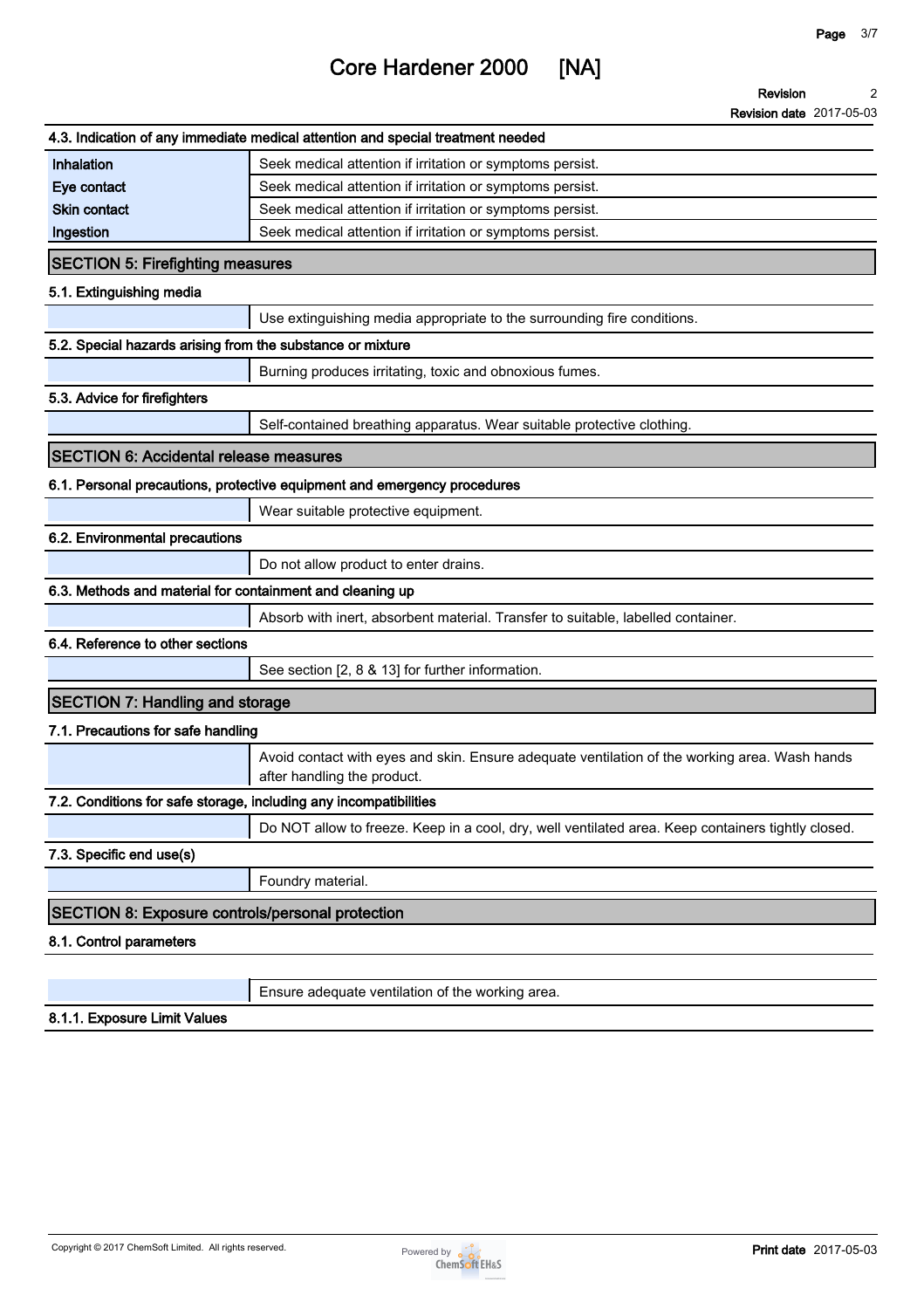**Revision 2**

**Revision date 2017-05-03**

#### **8.1.1. Exposure Limit Values**

| Core Hardener 2000<br>[NA]<br>(Core Hardener 2000 (TM)) | WEL 8-hr limit ppm:          | WEL 8-hr limit mg/m3: 2.1          |
|---------------------------------------------------------|------------------------------|------------------------------------|
|                                                         | WEL 15 min limit ppm:        | WEL 15 min limit mg/m3:            |
|                                                         | WEL 8-hr limit mg/m3 total   | WEL 15 min limit mg/m3 total       |
|                                                         | inhalable dust:              | inhalable dust:                    |
|                                                         | WEL 8-hr limit mg/m3 total   | WEL 15 min limit mg/m3 total       |
|                                                         | respirable dust:             | respirable dust:                   |
| Ethanolamine (2-Aminoethanol)                           | WEL 8-hr limit ppm: 1        | WEL 8-hr limit mg/m3: $2.5$        |
|                                                         | WEL 15 min limit ppm: 3      | <b>WEL 15 min limit mg/m3: 7.6</b> |
|                                                         | WEL 8-hr limit mg/m3 total - | WEL 15 min limit mg/m3 total -     |
|                                                         | inhalable dust:              | inhalable dust:                    |
|                                                         | WEL 8-hr limit mg/m3 total - | WEL 15 min limit mg/m3 total       |
|                                                         | respirable dust:             | respirable dust:                   |

#### **8.2. Exposure controls**

| ļψ |
|----|
|    |

| 8.2.1. Appropriate engineering<br>controls | Ensure adequate ventilation of the working area. |
|--------------------------------------------|--------------------------------------------------|
| 8.2.2. Individual protection               | Apron (Plastic or rubber).                       |
| measures                                   |                                                  |
| Eye / face protection                      | Approved safety goggles.                         |
| Skin protection -                          | Wear suitable gloves.                            |
| Handprotection                             |                                                  |
| <b>Respiratory protection</b>              | Suitable respiratory equipment.                  |
|                                            |                                                  |

### **SECTION 9: Physical and chemical properties**

#### **9.1. Information on basic physical and chemical properties**

| Appearance                                  | Liquid                                          |
|---------------------------------------------|-------------------------------------------------|
|                                             | Colour Light yellow                             |
| Odour   Mild                                |                                                 |
|                                             | Odour threshold   No data available             |
|                                             | $pH$ 9 - 11                                     |
|                                             | Melting point Not applicable.                   |
| Freezing Point   0 °C                       |                                                 |
| Initial boiling point 100 °C                |                                                 |
|                                             | <b>Flash point</b> Not applicable.              |
|                                             | <b>Evaporation rate</b> No data available       |
| Flammability (solid, gas) Not applicable.   |                                                 |
| Vapour pressure 2333 Pa                     |                                                 |
| Vapour density 0.016                        |                                                 |
|                                             | <b>Relative density</b> 1.4 (H2O = 1 $@$ 20 °C) |
|                                             | Fat Solubility   Not applicable.                |
| Autoignition temperature   Not applicable.  |                                                 |
|                                             | Viscosity   No data available                   |
| <b>Explosive properties</b> Not applicable. |                                                 |
| <b>Oxidising properties</b> Not applicable. |                                                 |
|                                             | <b>Solubility</b> Miscible in water             |

#### **9.2. Other information**

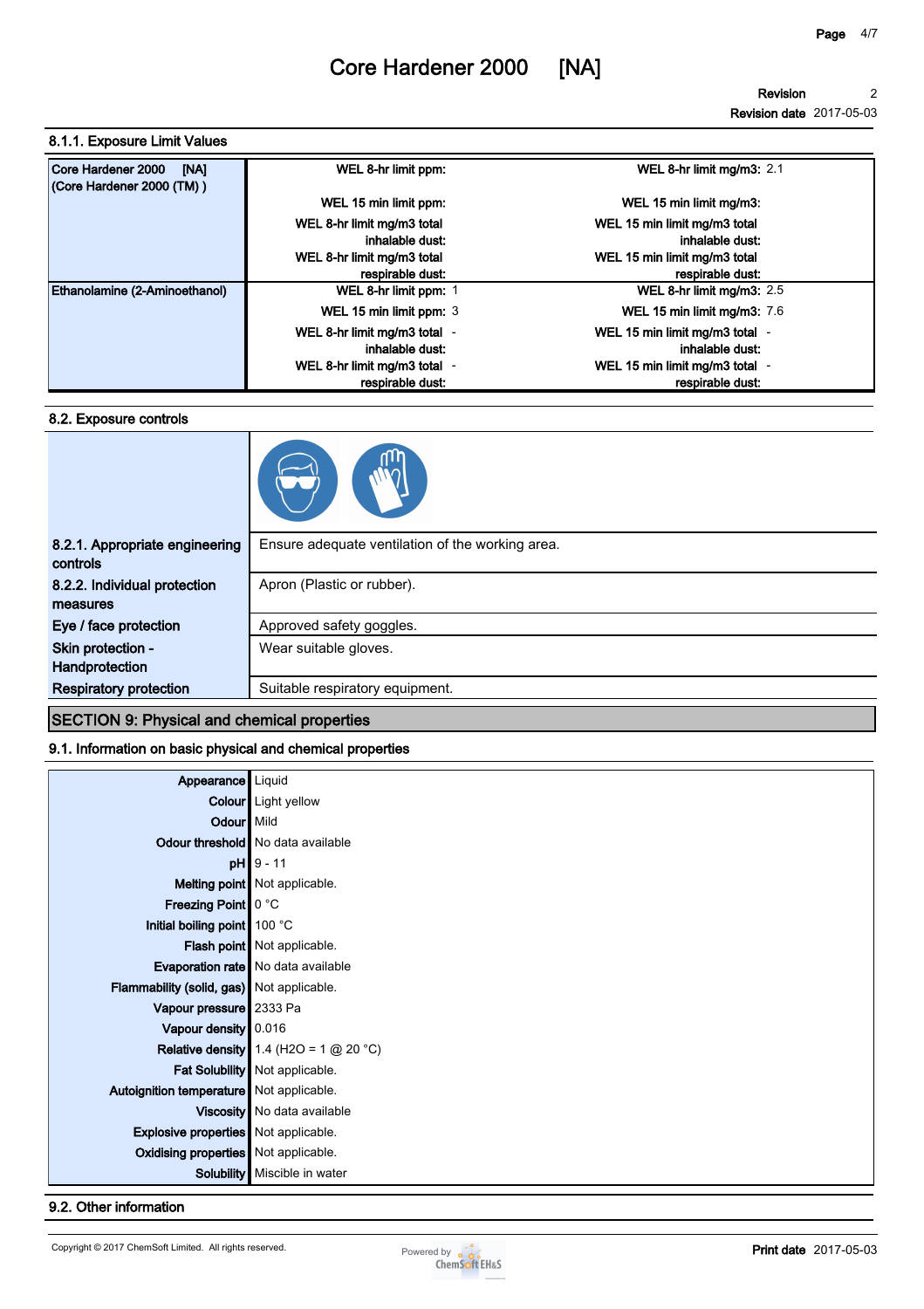**Revision Revision date 2017-05-03 2**

|                                              | <b>Conductivity</b> No data available                             |
|----------------------------------------------|-------------------------------------------------------------------|
|                                              | Surface tension   No data available                               |
|                                              | Gas group Not applicable.                                         |
| Benzene Content   Not applicable.            |                                                                   |
|                                              | Lead content   Not applicable.                                    |
| VOC (Volatile organic                        | Not applicable.                                                   |
| compounds)                                   |                                                                   |
| <b>SECTION 10: Stability and reactivity</b>  |                                                                   |
| 10.1. Reactivity                             |                                                                   |
|                                              | Not applicable.                                                   |
| 10.2. Chemical stability                     |                                                                   |
|                                              | Stable under normal conditions.                                   |
| 10.3. Possibility of hazardous reactions     |                                                                   |
|                                              | No Significant Hazard.                                            |
| 10.4. Conditions to avoid                    |                                                                   |
|                                              | Direct sunlight. Do NOT allow to freeze.                          |
| 10.5. Incompatible materials                 |                                                                   |
|                                              | Sodium chloride.                                                  |
| 10.6. Hazardous decomposition products       |                                                                   |
|                                              | None.                                                             |
| <b>SECTION 11: Toxicological information</b> |                                                                   |
| 11.1. Information on toxicological effects   |                                                                   |
| <b>Acute toxicity</b>                        | No data is available on this product.                             |
|                                              |                                                                   |
| Skin corrosion/irritation                    | May cause irritation to skin.                                     |
| Serious eye damage/irritation                | May cause irritation to eyes.                                     |
| Respiratory or skin<br>sensitisation         | May cause sensitisation by skin contact.                          |
| Germ cell mutagenicity                       | Based on available data, the classification criteria are not met. |
| Carcinogenicity                              | Based on available data, the classification criteria are not met. |
| <b>Reproductive toxicity</b>                 | Based on available data, the classification criteria are not met. |
| STOT-single exposure                         | Based on available data, the classification criteria are not met. |
| STOT-repeated exposure                       | Based on available data, the classification criteria are not met. |
| <b>Aspiration hazard</b>                     | Based on available data, the classification criteria are not met. |
| Repeated or prolonged                        | May cause irritation to skin.                                     |
| exposure                                     |                                                                   |
| 11.1.4. Toxicological Information            |                                                                   |
| Core Hardener 2000<br>[NA]                   | Oral Rat LD50: > 2000 mg/kg                                       |
|                                              | (est.)                                                            |
| <b>SECTION 12: Ecological information</b>    |                                                                   |
| 12.1. Toxicity                               |                                                                   |
| Core Hardener 2000<br>[NA]                   | Brachydanio Rerio LC50/96h: >5000 mg/l (est.)                     |
| 12.2. Persistence and degradability          |                                                                   |

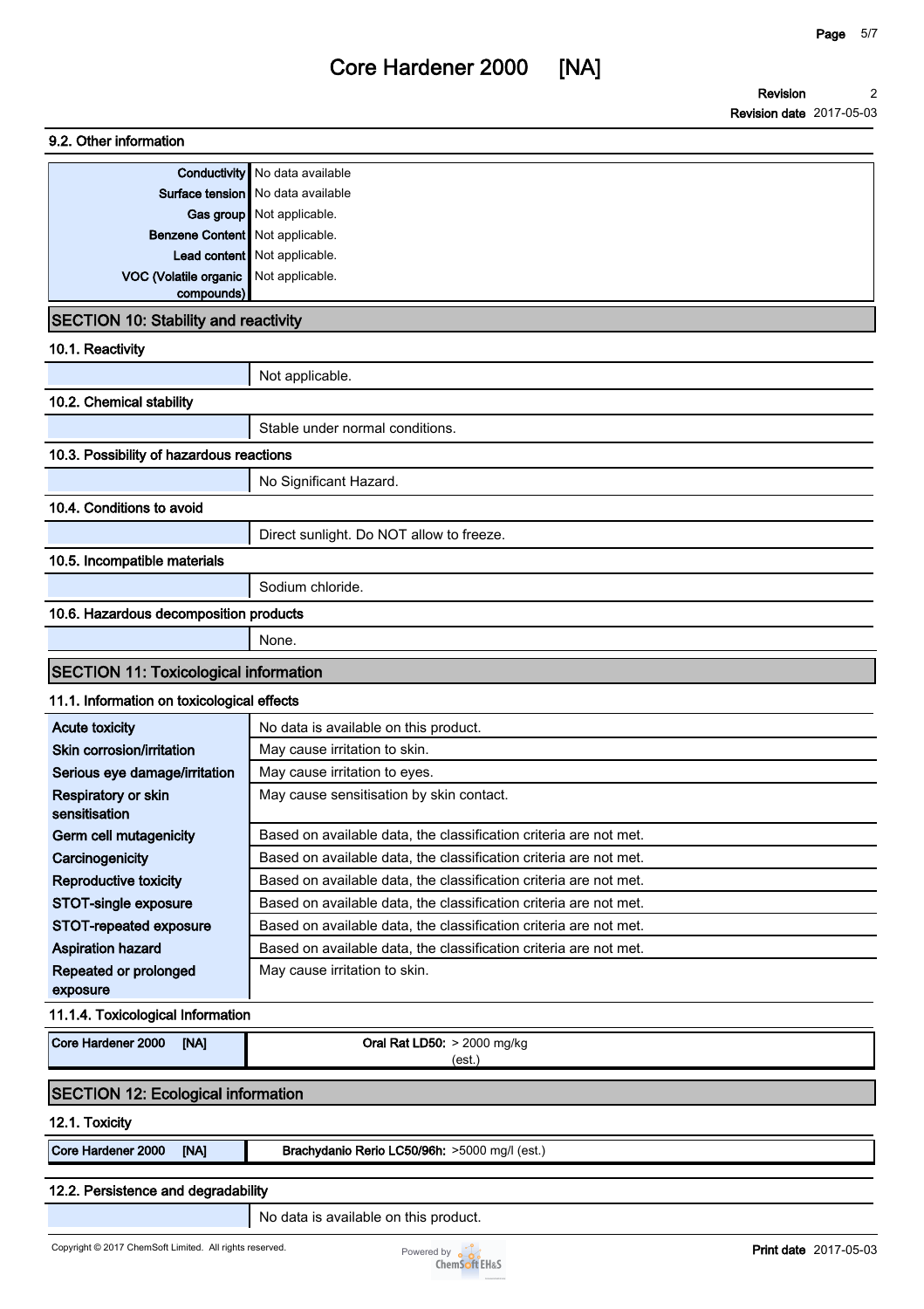**Revision Revision date 2017-05-03 2**

| 12.3. Bioaccumulative potential            |                                                                                                                                                                                                                                                                                          |
|--------------------------------------------|------------------------------------------------------------------------------------------------------------------------------------------------------------------------------------------------------------------------------------------------------------------------------------------|
|                                            | Does not bioaccumulate.                                                                                                                                                                                                                                                                  |
| 12.4. Mobility in soil                     |                                                                                                                                                                                                                                                                                          |
|                                            | Not determined.                                                                                                                                                                                                                                                                          |
| 12.5. Results of PBT and vPvB assessment   |                                                                                                                                                                                                                                                                                          |
|                                            | Not applicable.                                                                                                                                                                                                                                                                          |
| 12.6. Other adverse effects                |                                                                                                                                                                                                                                                                                          |
|                                            | Not applicable.                                                                                                                                                                                                                                                                          |
| <b>SECTION 13: Disposal considerations</b> |                                                                                                                                                                                                                                                                                          |
| 13.1. Waste treatment methods              |                                                                                                                                                                                                                                                                                          |
|                                            | Dispose of in compliance with all. local and national regulations.                                                                                                                                                                                                                       |
| <b>Disposal methods</b>                    |                                                                                                                                                                                                                                                                                          |
|                                            | Contact a licensed waste disposal company.                                                                                                                                                                                                                                               |
| Disposal of packaging                      |                                                                                                                                                                                                                                                                                          |
|                                            | Do NOT reuse empty containers. Empty containers can be sent for disposal or recycling.                                                                                                                                                                                                   |
| <b>Further information</b>                 |                                                                                                                                                                                                                                                                                          |
|                                            | For disposal within the EC, the appropriate code according to the European Waste Catalogue<br>(EWC) should be used.                                                                                                                                                                      |
| <b>SECTION 14: Transport information</b>   |                                                                                                                                                                                                                                                                                          |
| 14.1. UN number                            |                                                                                                                                                                                                                                                                                          |
|                                            | The product is not classified as dangerous for carriage.                                                                                                                                                                                                                                 |
| 14.2. UN proper shipping name              |                                                                                                                                                                                                                                                                                          |
|                                            | The product is not classified as dangerous for carriage.                                                                                                                                                                                                                                 |
| 14.3. Transport hazard class(es)           |                                                                                                                                                                                                                                                                                          |
|                                            | The product is not classified as dangerous for carriage.                                                                                                                                                                                                                                 |
| 14.4. Packing group                        |                                                                                                                                                                                                                                                                                          |
|                                            | The product is not classified as dangerous for carriage.                                                                                                                                                                                                                                 |
| 14.5. Environmental hazards                |                                                                                                                                                                                                                                                                                          |
|                                            | The product is not classified as dangerous for carriage.                                                                                                                                                                                                                                 |
| 14.6. Special precautions for user         |                                                                                                                                                                                                                                                                                          |
|                                            | The product is not classified as dangerous for carriage.                                                                                                                                                                                                                                 |
|                                            | 14.7. Transport in bulk according to Annex II of MARPOL 73/78 and the IBC Code                                                                                                                                                                                                           |
|                                            | The product is not classified as dangerous for carriage.                                                                                                                                                                                                                                 |
| <b>Further information</b>                 |                                                                                                                                                                                                                                                                                          |
|                                            | The product is not classified as dangerous for carriage.                                                                                                                                                                                                                                 |
| <b>SECTION 15: Regulatory information</b>  |                                                                                                                                                                                                                                                                                          |
|                                            | 15.1. Safety, health and environmental regulations/legislation specific for the substance or mixture                                                                                                                                                                                     |
| <b>Regulations</b>                         | U.S. FEDERAL REGULATIONS:<br>CERCLA 103 Reportable Quantity: Core Hardener 2000 is not subject to CERCLA toxic chemical<br>reporting requirements. Many states have more stringent release reporting requirements. Report<br>spills required under federal, state and local regulations. |

**SARA TITLE III:**